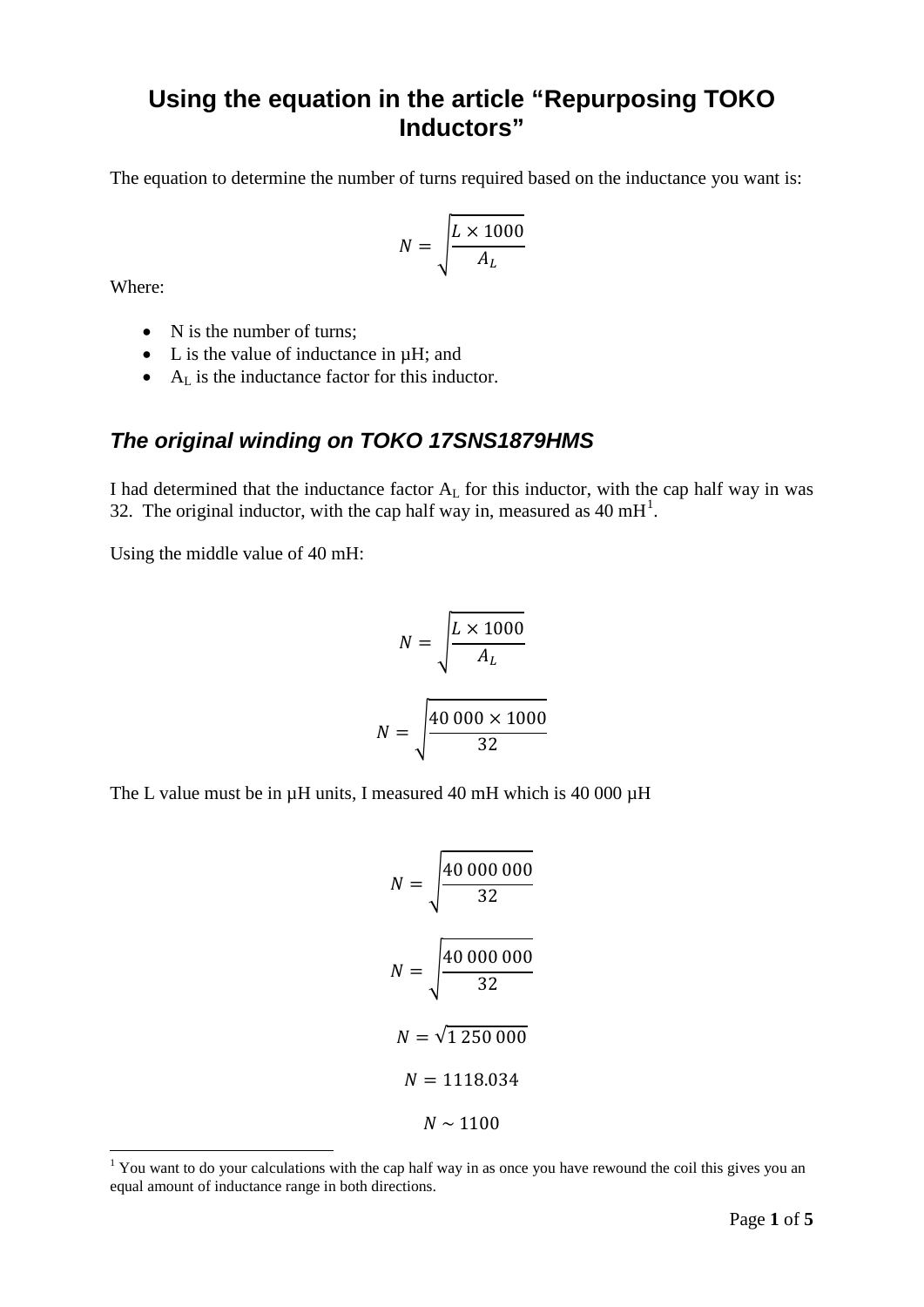# *Calculating the number of turns required*

L1 and L5 need to be 16  $\mu$ H.

$$
N = \sqrt{\frac{L \times 1000}{A_L}}
$$
  

$$
N = \sqrt{\frac{16 \times 1000}{32}}
$$
  

$$
N = \sqrt{500}
$$
  

$$
N = 22.3
$$
  

$$
N \sim 22
$$

L<sub>2</sub> and L<sub>4</sub> need to be 11  $\mu$ H.

$$
N = \sqrt{\frac{L \times 1000}{A_L}}
$$
  

$$
N = \sqrt{\frac{11 \times 1000}{32}}
$$
  

$$
N = \sqrt{343.75}
$$
  

$$
N = 18.54
$$
  

$$
N \sim 18
$$

You could use 18 turns or 19 turns – it does not matter as you have enough adjustment to compensate for any error.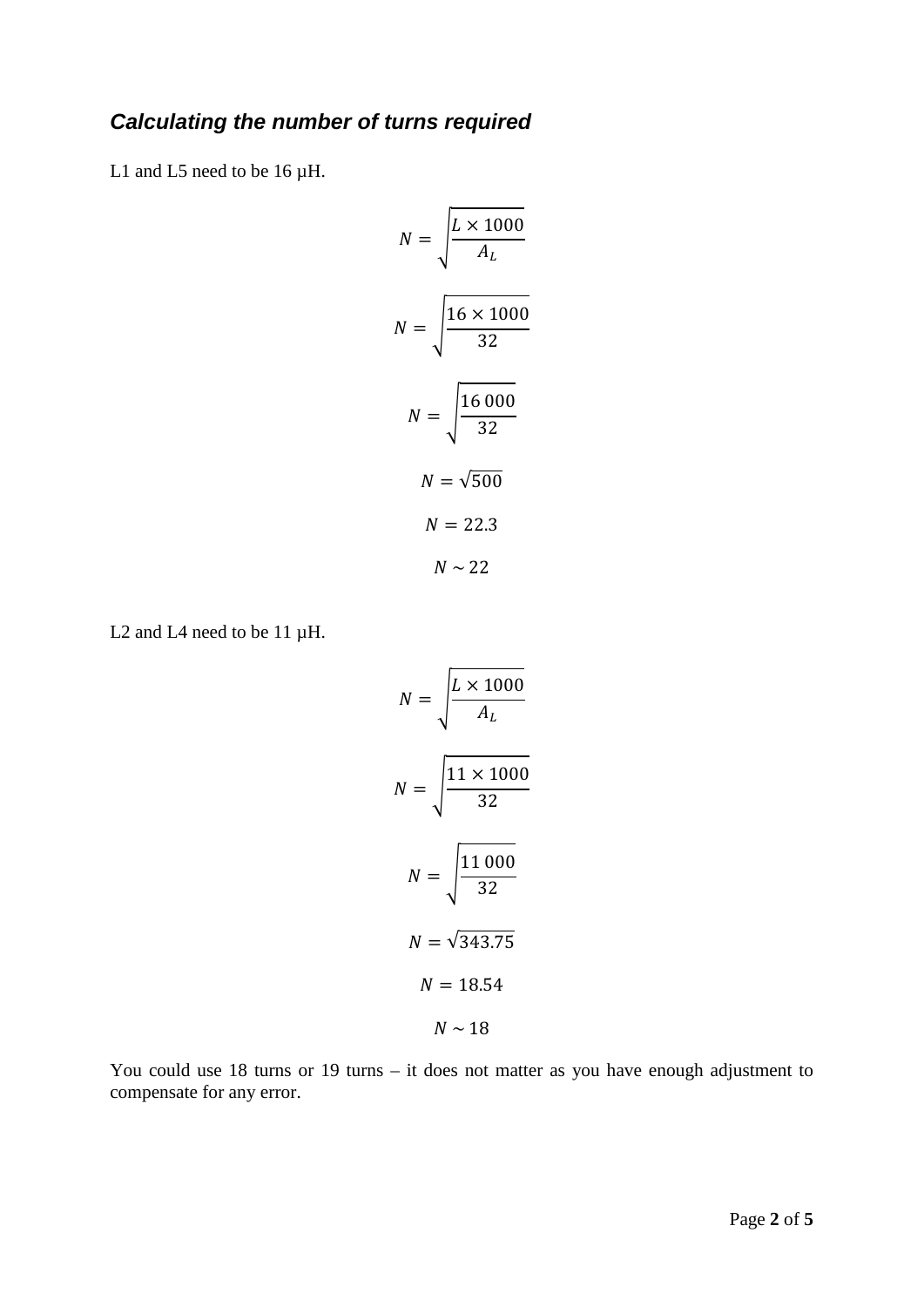## *Calculating the AL of the TOKO 17SNS1879HMS*

After I had stripped off the original windings I separately wound ten turns, twenty turns and thirty turns on the former, inserted the cap half way down, measured the inductance in each case, ran the equation above and came up with an average  $A_L$  value of 32 for this inductor.

| No. Turns | Inductance $(\mu H)$         | Calculated $A_L$ value |
|-----------|------------------------------|------------------------|
|           |                              |                        |
|           | 5.4                          | 54.0                   |
|           | 10.7                         | 26.8                   |
|           | 14.4                         | 16.0                   |
|           | Average A <sub>L</sub> Value | $\sim$ 32              |

Here is what my lab notebook tells me I did.

You can see what happens when you move from a symmetrical single layer winding (10 turns) to one where some turns lay on top of the first layer, some turns got interleaved with the first layer (20 turns) and then there are three or even four layers (30 turns) with random interleaving. Practically it does not matter as you have so much adjustment available via the cap.

## *Calculating the AL value*

First the original equation needs to be rearranged:

$$
N = \sqrt{\frac{L \times 1000}{A_L}}
$$

$$
N^2 = \frac{L \times 1000}{A_L}
$$

$$
N^2 \times A_L = L \times 1000
$$

$$
A_L = \frac{L \times 1000}{N^2}
$$

Now we can drop in the values from row one of the table:

$$
A_L = \frac{L \times 1000}{N^2}
$$

$$
A_L = \frac{5.4 \times 1000}{10^2}
$$

$$
A_L = \frac{5400}{100}
$$

$$
A_L = 54
$$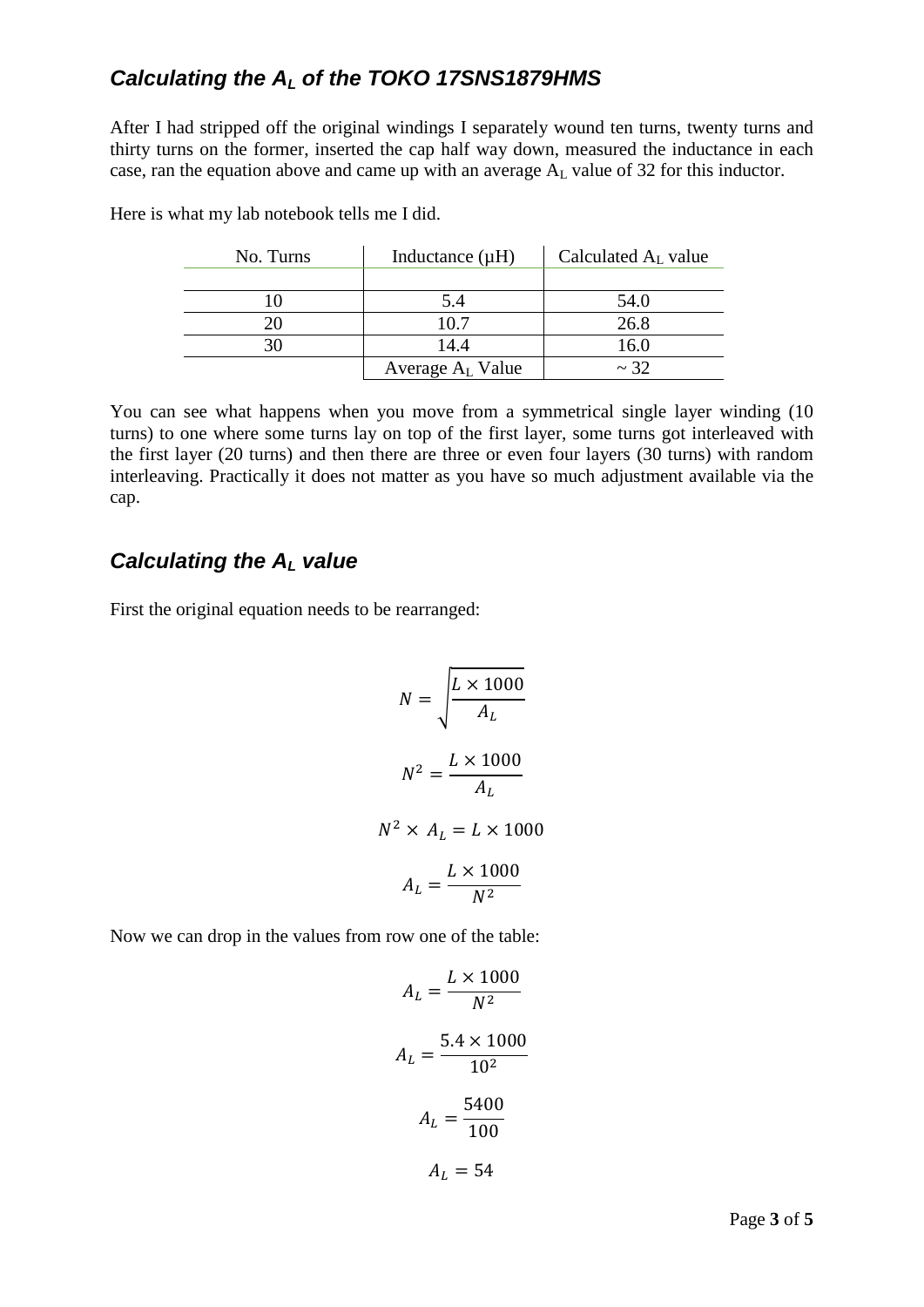Let's try the value from row three of the table:

$$
A_L = \frac{L \times 1000}{N^2}
$$

$$
A_L = \frac{14.4 \times 1000}{30^2}
$$

$$
A_L = \frac{14400}{900}
$$

$$
A_L = 16
$$

### *Calculating the average value*

Area of 
$$
A_L = \frac{A_{L1} + A_{L2} + A_{L3}}{3}
$$

\nArea of  $A_L = \frac{54 + 26.8 + 16}{3}$ 

\nArea of  $A_L = \frac{96.8}{3}$ 

\nArea of  $A_L = 32.27$ 

Ave. Value of  $A_L \sim 32$ 

# *The original winding*

I had determined that the inductance factor AL for this inductor, with the cap half way in was 32.

The original inductor, with the cap half way in, measured as 40 mH.

Using the middle value of 40 mH:

$$
N = \sqrt{\frac{L \times 1000}{A_L}}
$$

$$
N = \sqrt{\frac{40\ 000 \times 1000}{32}}
$$